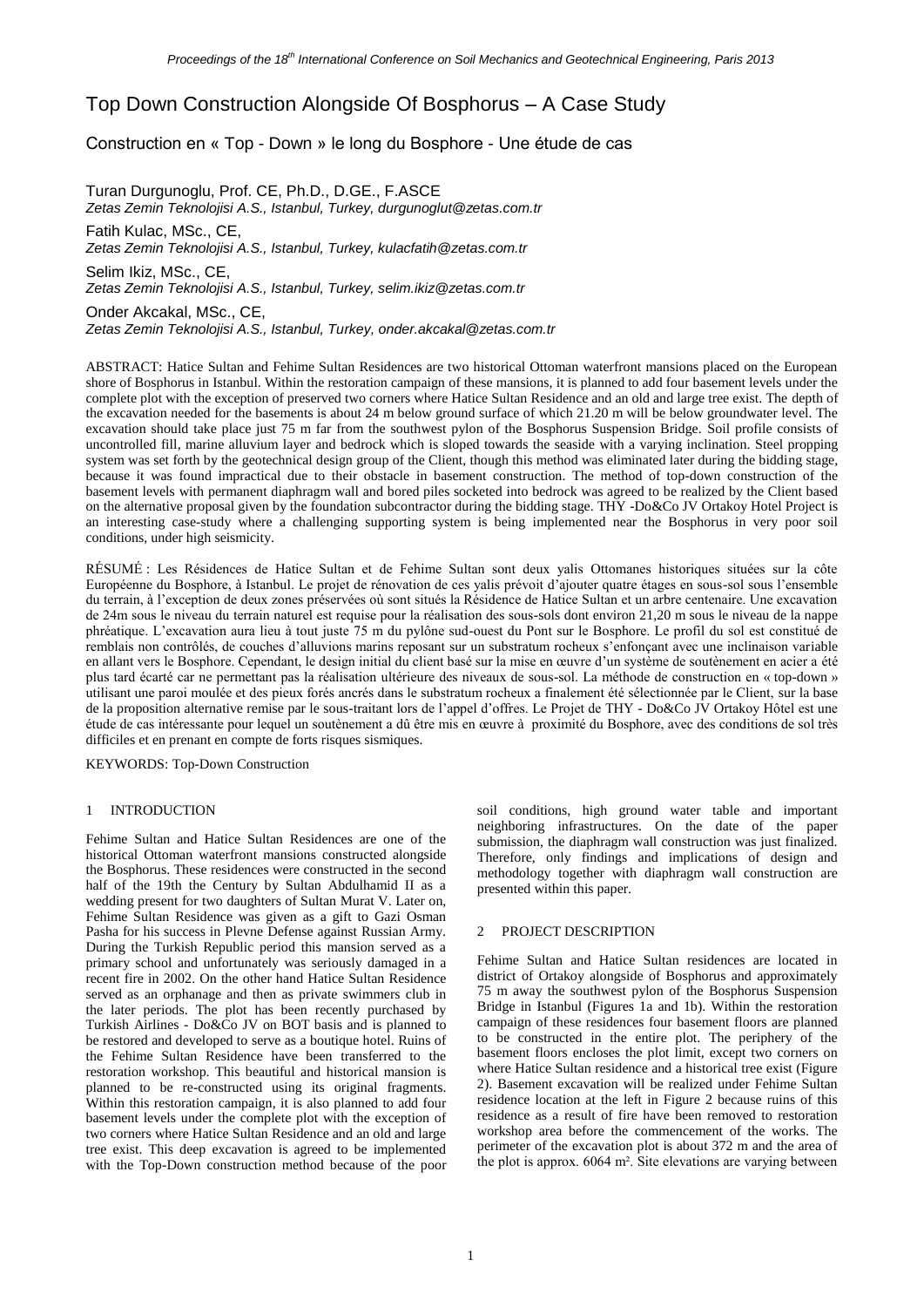#### *Proceedings of the 18th International Conference on Soil Mechanics and Geotechnical Engineering, Paris 2013*

 $+1.00$  m to  $+3.00$  m. Excavation elevation is 21.20 m below the sea level and maximum excavation depth is approximately 24 m.



Figure 1a and 1b. General View of the Site Figure and Location of the Site in Istanbul



Figure 2. Periphery of the Excavation (photo after the fire of 2002 and before the start of the restoration campaign)

During the bidding stage, top-down construction proposed by the foundation subcontractor was considered as a suitable method under the existing conditions. Typical cross section of the basement structures through the perpendicular direction to the seashore is given in Figure 3. It is planned to use the diaphragm walls as permanent periphery walls of the basement floors, construct the bored piles as permanent columns of the underground structure and integrate the foundation and slabs with the permanent wall and columns during the top-down construction method. This choice resulted in the necessity to develop special details for ground water isolation and continuity of the structural elements.



Figure 3. Section of the Basement Structure in Perpendicular to the Seashore

# 3 GEOTECHNICAL MODELLING

Within the soil investigations ten boreholes were implemented with a maximum length of 50 m. Two of the boreholes adjacent to the seaside were implemented with 45° inclination and length of these boreholes was 100 m. Also within the geophysical measurements, MASW and microtremor studies are implemented in the site to obtain the geodynamic modeling of subsoils.

Soil profile consists in sequence from top to down as of uncontrolled fill, marine alluvium and bedrock. Dyke, sandstone and shale are the commonly encountered rock types at the site. According to the results of vertical boreholes at the site bedrock is located between 13.50 m and 27.20 m under the sea level. Therefore length of the diaphragm wall and bored piles are chosen variable from one location to another in accordance to

encountered bedrock elevations. Typical soil profile is given in Figure 4.



Figure 4. Typical Soil Profile

Simplified average drained shear parameters of the alluvial soil layers based on the field and laboratory testings are given in Table 1. Ground water table is located within 1.0m to 3.0m below the ground surface.

#### Table 1. Soil Properties

| Layer                                           | $V$ (kN/m <sup>3</sup> | $\varnothing'$ (°) | c<br>(kN/m <sup>2</sup> ) |
|-------------------------------------------------|------------------------|--------------------|---------------------------|
| <b>Uncontrolled Fill</b><br>and Marine Alluvium | 18                     | 28                 |                           |
| <b>Weathered Rock</b>                           | 22                     | 33                 | 20                        |
| Bedrock                                         | 24                     |                    | ור                        |

# 4 PRELIMINARY DESIGN

The preliminary retaining system has been proposed by a geotechnical design group employed by the Client prior to the tender, which consisting a peripheral diaphragm wall and tubular steel struts. Diaphragm wall thickness was considered as 800 mm and planned to be used only temporarily during the excavation. To support the diaphragm wall, four rows of steel struts are proposed to be implemented. The spacing between the struts was 5.0 m in vertical and 8.20 m in horizontal directions. Typical cross section of the tender design is given in Figure 5.<br>
CROUND LEVEL POOL GRAVEL POOL



Figure 5. Tender Design Typical Cross Section

Complete underground structure were planned to be constructed 21.20 m below the water table. As a result, the uplift of the underground structure is one of the critical issues for the design.

## 5 PROPOSED ALTERNATIVE DESIGN

During the bidding stage the applicability towards the construction of underground structure and the cost of the tender design was examined. One of the drawbacks realized was that the space between the steel tubular struts was very limited to implement the excavation works in a safe and efficient manner. As a result, alternative top-down construction method was proposed to eliminate the implications of steel struts. Further, in order to eliminate the gravel filled between the walls; namely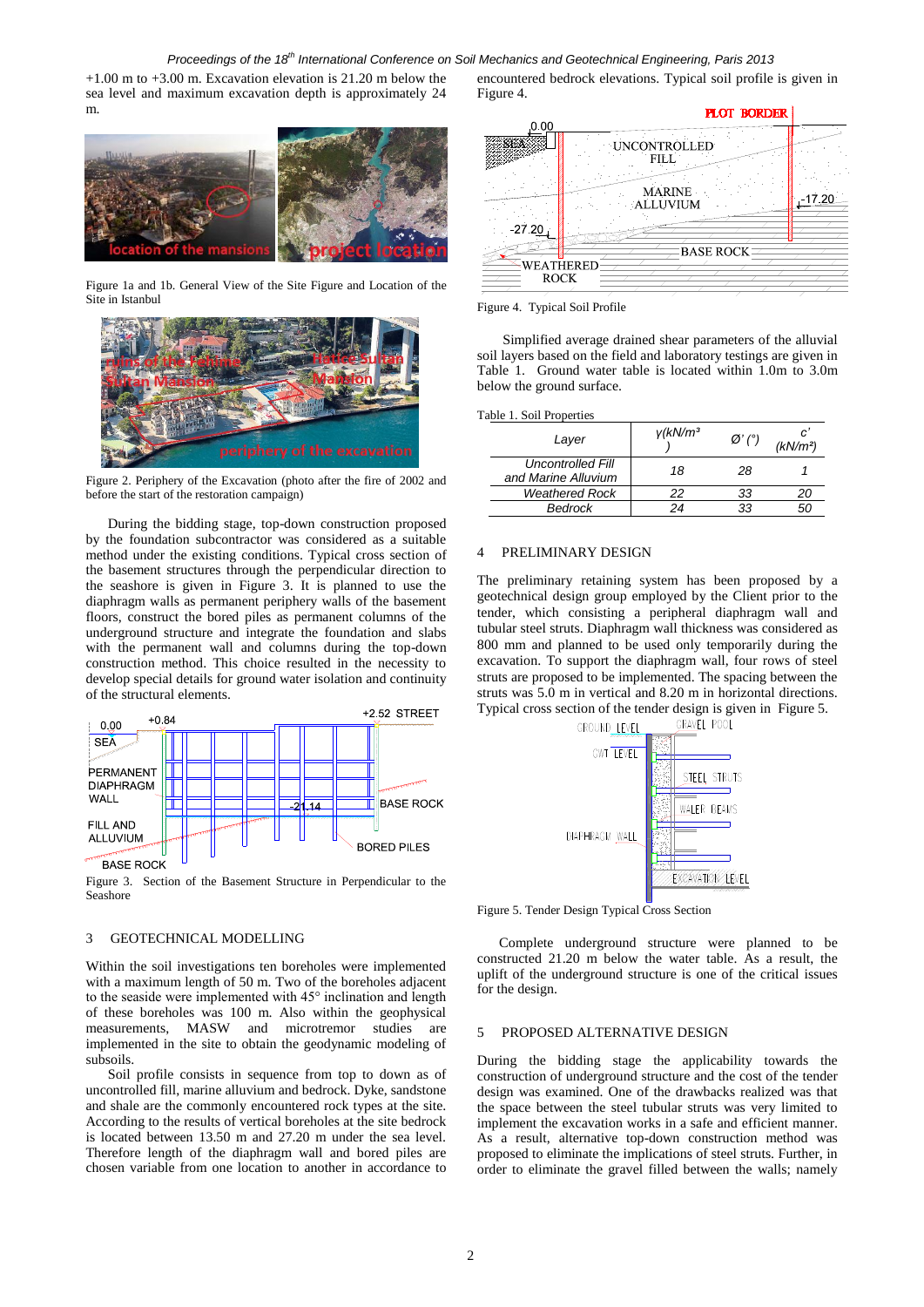#### *Proceedings of the 18th International Conference on Soil Mechanics and Geotechnical Engineering, Paris 2013*

gravel pool, proposed in the preliminary design, uplift loads are proposed to be taken by tension piles under the foundation.

As described in the previous sections, the site is located in a densely populated urban zone and there are important neighboring infrastructures around the plot. In order to minimize the lateral displacements to be realized during excavation implication of the proposed top down procedure was very effective and superior compare to strutted excavation.

In the proposed top down method permanent diaphragm walls and piles are to be constructed prior to excavation works. Later ground level r. c. floor will be constructed except the part behind the Hatice Sultan residence (Figure 6).



Figure 6. Top Down Construction Area

Soil under the ground level floor will be excavated phase by phase until the bottom elevation of foundation. In parallel to excavation works 1st basement r. c. floor will be constructed. The part of limited excavation plot behind the Hatice Sultan Residence will be supported with steel struts to provide space for ramps which will be used for the transportation of the excavated material. Top down construction steps will continue similarly as 2nd basement floor 3rd basement floor and foundation respectively (Figure 7).



Figure 7. Top Down Construction Steps

Groundwater seepage into the excavation site is evaluated by seepage analysis and optimum socket length in to the bedrock is determined as 5.0 m. Also settlements due to the lowering groundwater table are estimated and found to be less than 18 mm which is considered as tolerable for the existing structures.

Bored piles are designed to be used as compression and tension members depending on the loading conditions. Therefore, piles which will act as permanent columns of the underground structure are extended into the bedrock having minimum socket length of 6.0 m basedon the result of pile tension test conducted at the site in order to satisfy the most critical tension loading condition under the uplift forces. Tension capacity of the piles are estimated and taken into account against uplift forces.

In the top down construction, floor and foundation reinforcements will be integrated into the permanent diaphragm wall and piles with the aid of additional link reinforcements

which are already placed in these elements. Details of these link reinforcements are given in the next section.

After the top down construction steps the limited area behind the Hatice Sultan Residence will be constructed with conventional method from bottom to top in parallel to dissembling the steel struts. Special water-proofing works will also be implemented under the foundation and on the constructive inner wall during the down to top construction steps.

# 6 CONSTRUCTION STAGE OF DIAPHRAGM WALLS

At the time of paper submission, diaphragm wall construction was just completed and preparations have been realized to initiate the piling works. Therefore only diaphragm wall construction stage would be covered within the paper.

To implement the diaphragm wall in required socket lengths in the bedrock formation, hydrofraise machine was mobilized for this project having 81 kNm max. torque per gear box, and 25 rpm max. revolution, with a max cutting depth capacity of 70m (Figure 8).



Figure 8. Diaphragm Wall Machine, Hydrofraise-Cutter

Another reason of implementing the hydrofraise-cutter machine was to provide a better verticality control during the construction of the permanent diaphragm walls. The verticality was monitored parallel to diaphragm wall excavation and direction of the cutter controlled with the help of the flaps on the edges (Figures 9a and 9b).



Figures 9a and 9b. Verticality Control System

During the soil investigations encountered maximum UCS values of the bedrock are given at the Table 2 below.

Table 2. Unconfined Compression Strength (UCS) values- Mpa

|              | <b>Intrusive Dyke</b> |            | Sandstone   |             | <b>Shale Sandstone</b> |            |
|--------------|-----------------------|------------|-------------|-------------|------------------------|------------|
| UCS<br>Value | Min.                  | Max.<br>65 | Min.<br>3.6 | Max.<br>160 | Min.                   | Max.<br>67 |